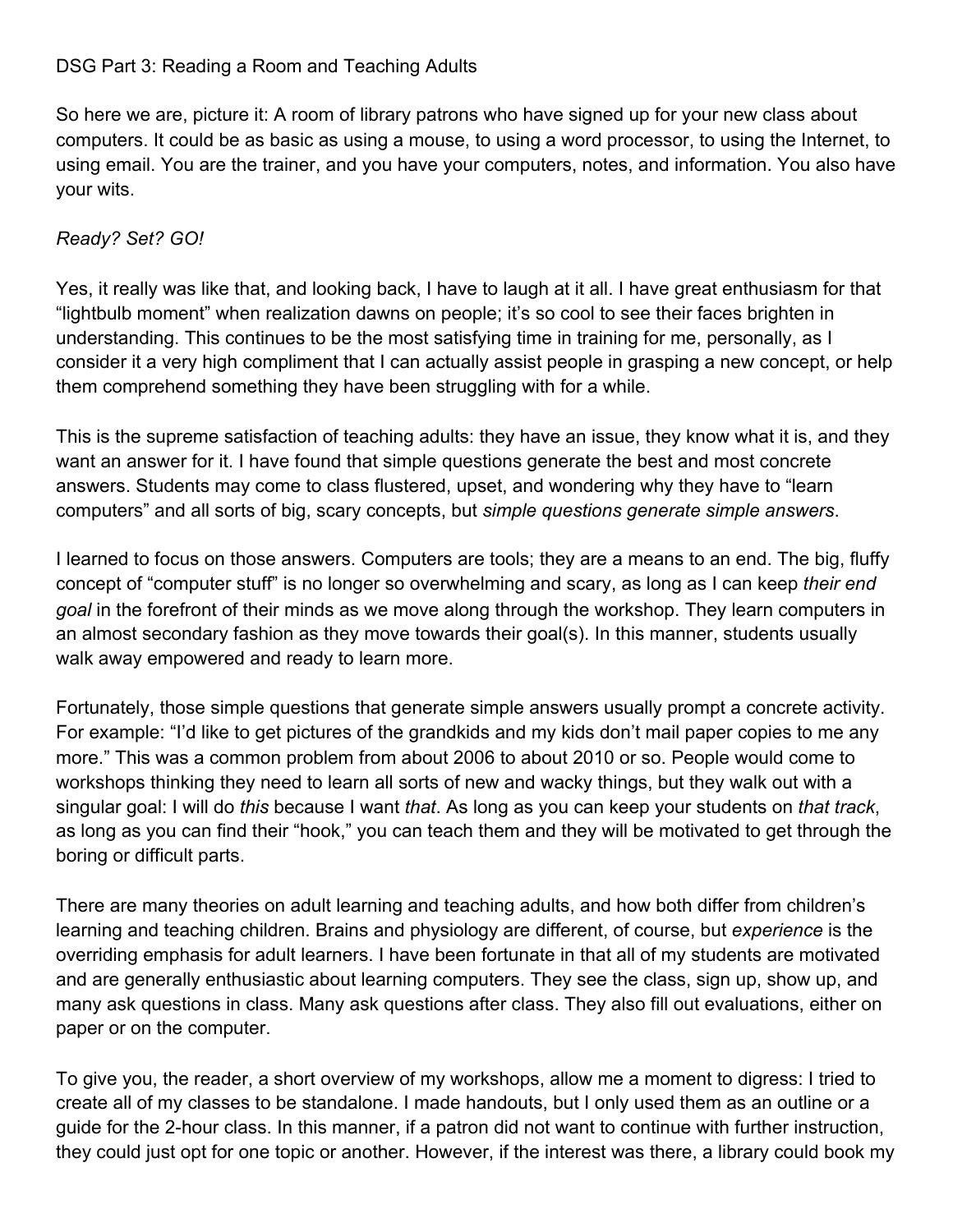sessions for two to four weeks in a row. I was, and still can be, swayed by questions to cover a multitude of topics that are tangential to the original class. It's important to cover material that is interesting to the class, but it must be relevant, too. If two people ask similar questions in two different libraries, well, this was a good hint that I needed to make an adjustment to the handout and be sure I covered the question/topic in a better way. In this manner, we might cover computer basics/mouse work, using the Internet for basic searching, signing up for email, and more advanced classes like using social media.

Going back to about 2008 or so, word started getting around, and many students would recommend classes to family and friends. I have found out that my students have brought *their* parents to class! After taking a class themselves, they thought I'd be a good teacher for their parents. That is very gratifying!

I've also had different married couples come in to take classes. I remember one pair quite distinctly. They came to a series that was offered by their local library. They sat together in the same seats for each class and the lady asked pertinent questions. We started with the computer basic class and moved along from there. There were different students in each class, but this pair came every time. As the lady continued to ask different questions, I started to get a better sense of her skill level - she was quite good with the computer in class, but had difficulty at home. In class, she would even assist her husband with the materials and activities.

I found this to be strange, but I *finally thought to ask*, "What kind of computer do you have at home?"

She described her computer as large, and it was on her desk. She called it a "desktop" (it *wasn't* and this is vital). She described what she would see on the screen, and she spoke of "windows."

I asked a very specific question, on purpose. Remember, *simple questions generate simple answers*. "What do you see in the corner? The lower left corner, specifically, and take your time."

She closed her eyes and thought, then said something like, "I don't see anything specific. Just the desktop."

These words are crucial. Vocabulary is utterly essential when trying to understand what people are really saying, *not just what I want to hear*.

"So," I repeated, "You see the desktop? You don't see the little flag, like you see here?" I pointed to it, specifically, so she would look at it. Of course, the "little flag" is the Start button on a Microsoft Windows computer - the same system more than 98% of the world used at that time.

I learned here to shut my mouth and *wait*. People need time to think, I learned here to give it over to her. This was desperately difficult for me, as I am a talker. I'll talk the ears off of a corn field.

She took the time to think for a moment and said, "No. No flag."